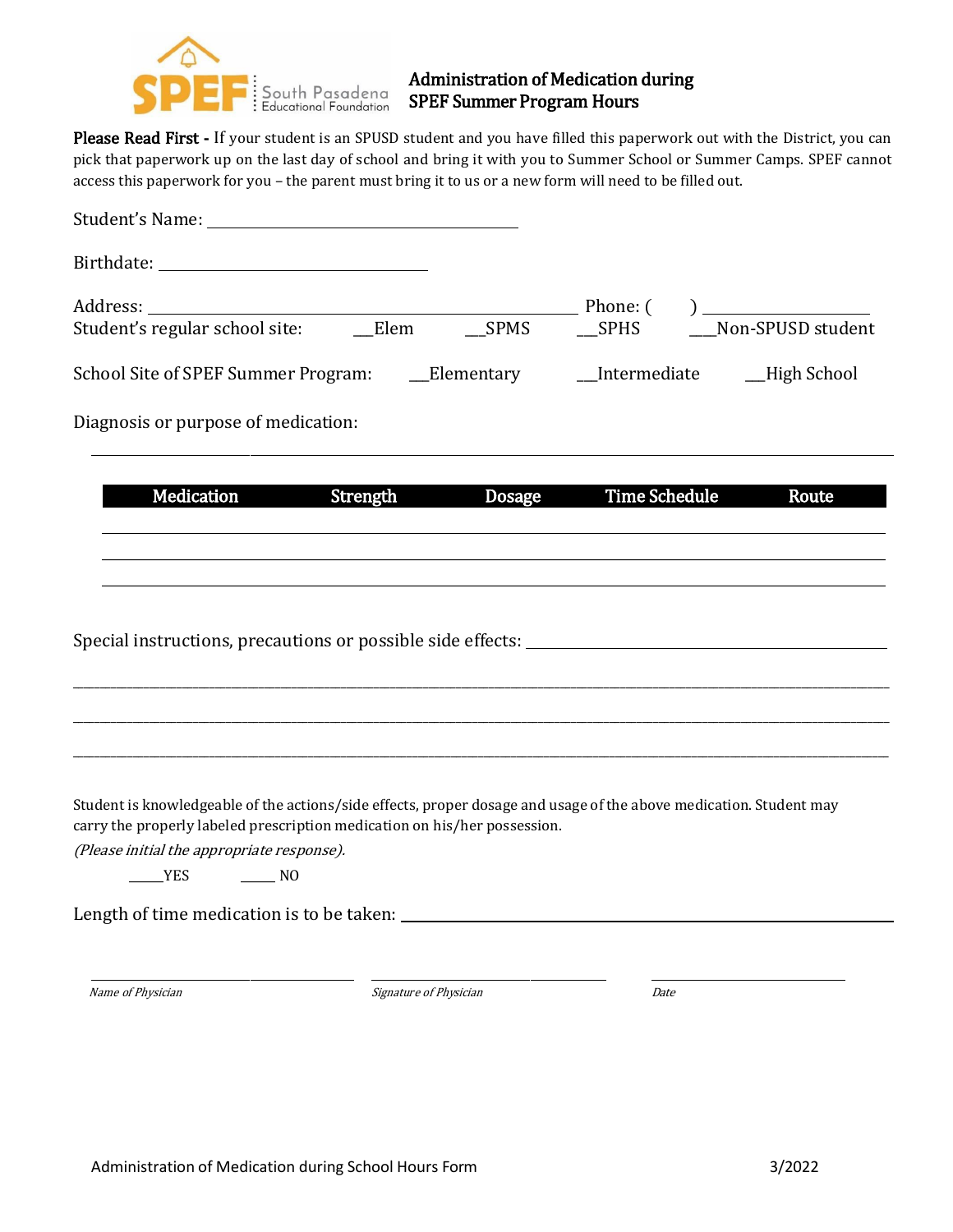## Administration of Medication in School

The following principles and procedures will be followed when a parent requests that a student be permitted to take medication at school.

- 1. Please provide medication in a sealed plastic bag with student's name, student's photograph for identification and valid medical consent form. Our office staff is trained in basic emergency procedures, however if your student is diabetic, our office is not able to test and provide insulin injections. As parents/guardians, you are responsible for making sure you have plans in place to manage your student's needs, for the safety of your student.
- 2. The administration of medication to students shall be done only in exceptional circumstance where the child's health may be jeopardized without it an only when such administration has been requested and approved by the student's parents/guardians and physician.
- 3. Only medication prescribed by the student's physician as being necessary to be taken by the student in the manner listed on this form should be brought to school.
- 4. All medications for students must be kept secure at the administrative or health office. Students may not carry medication on their person unless requested in writing by the physician.
- 5. A written statement shall be required of :
	- a. A family physician, who shall indicate the necessity for the medication being given to the student during school hours, and the method, amount and schedules for medication.
	- b. The parent, who shall request and authorize the designated school personnel to give the medication in the dosage so prescribed by the physician.
- 6. Form letter to parents/guardians and physicians are designed to facilitate these procedures and are to be completed on an annual basis.
- 7. Under no circumstances are school personnel to provide/administer over the counter medications to students without first obtaining written consent from the parent and physical.
- 8. At the end of the program must claim any medication remaining at school/camp or it will be disposed of by the school/camp admins.

To the Parent or Guardian: The prescribed medication must be delivered to the school health office in the original pharmacy container by the parent or guardian. High School students may bring their prescribed medication with this completed and signed form to the school health office.

Please sign the following statement: I request that the school assist my child in taking the prescribed medication as directed above, and in accordance with the school policy.

Name of Parent/Guardian and the Community of the Signature of Parent/Guardian and Date